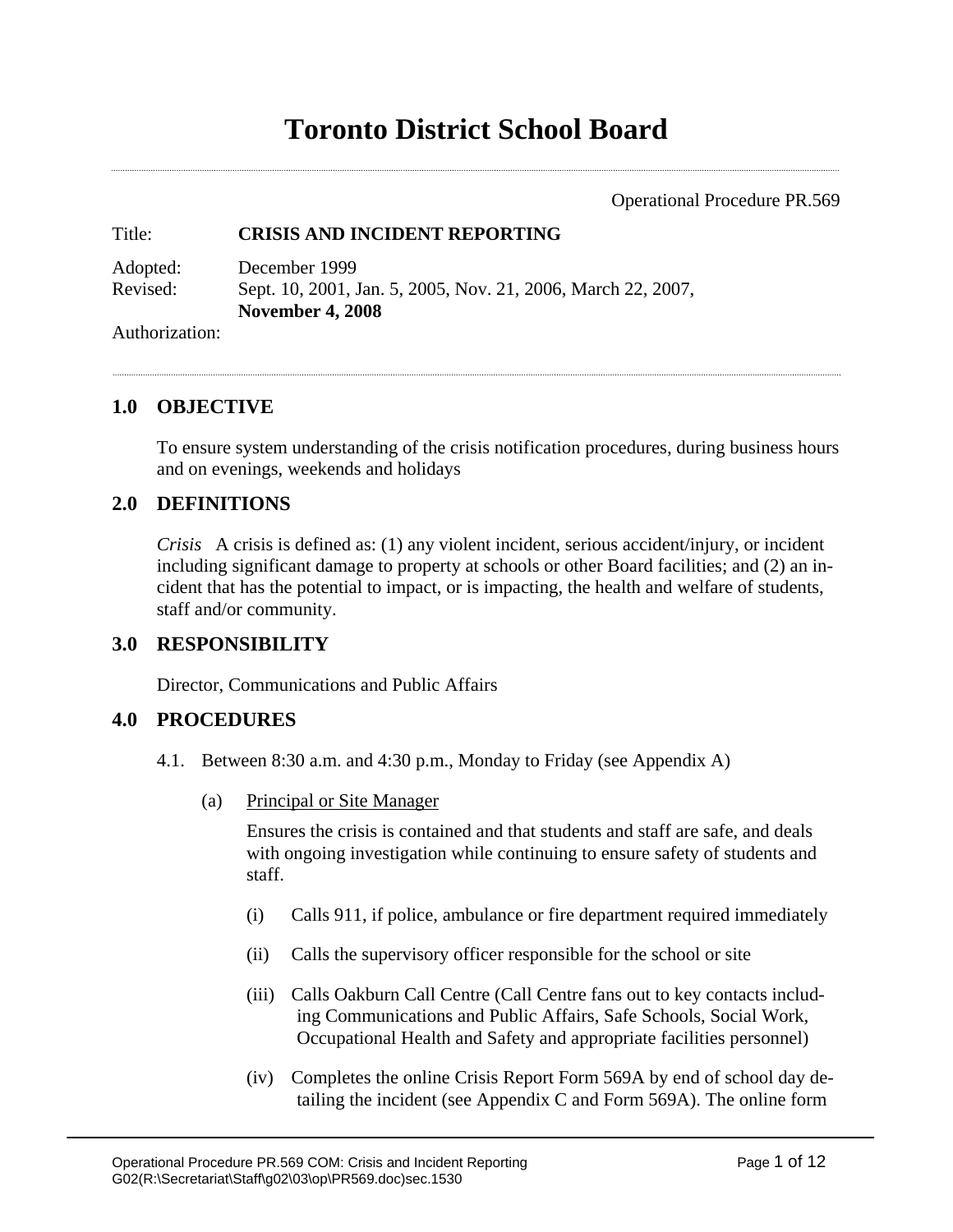is electronically sent to CPA – the principal or site manager may designate a staff member to complete the form

- (v) Follows Safe Schools lockdown procedure (PR695: School Lockdown) when the school or site is in a lockdown situation
- (vi) Speaks to parents who arrive at the school or site (shared responsibility with supervisory officer)
- (vii) Calls appropriate outside reporting agency for the crisis involved, as required (e.g. Children's Aid Society, Toronto Public Health, Catholic Children's Aid Society, Jewish Child and Family Services, Native Child and Family Service)
- (b) Supervisory Officer

Supports the principal or site manager to manage the incident, or manages the incident in significant crisis situations, and provides ongoing contact with local trustee.

- (i) Goes to school or site if necessary to support principal or site manager
- (ii) Notifies the local trustee
- (iii) With the principal or site manager, determines what supports and resources are needed to be put in place for immediate use or upon return of students and staff to the school/site
- (iv) Speaks to parents who arrive at the school or site (shared responsibility with principal or site manager), and may act as spokesperson, depending on the situation (see PR555: Media Relations)

## (c) Communications and Public Affairs (CPA)

Provides communications and media relations advice to the principal or site manager, supervisory officer, spokeperson(s), and others, as required.

- (i) Goes to school or site if necessary to support principal or site manager
- (ii) director of communications and public affairs to contact director , associate director, chair, vice-chair, executive superintendents (East and/or West), when necessary.
- (iii) Distributes the Crisis Report Form 569A via email to the distribution list (see Appendix D) when received.
- (iv) Principal or site manager, or designate staff member, is responsible for filling out the Crisis Report by end of business day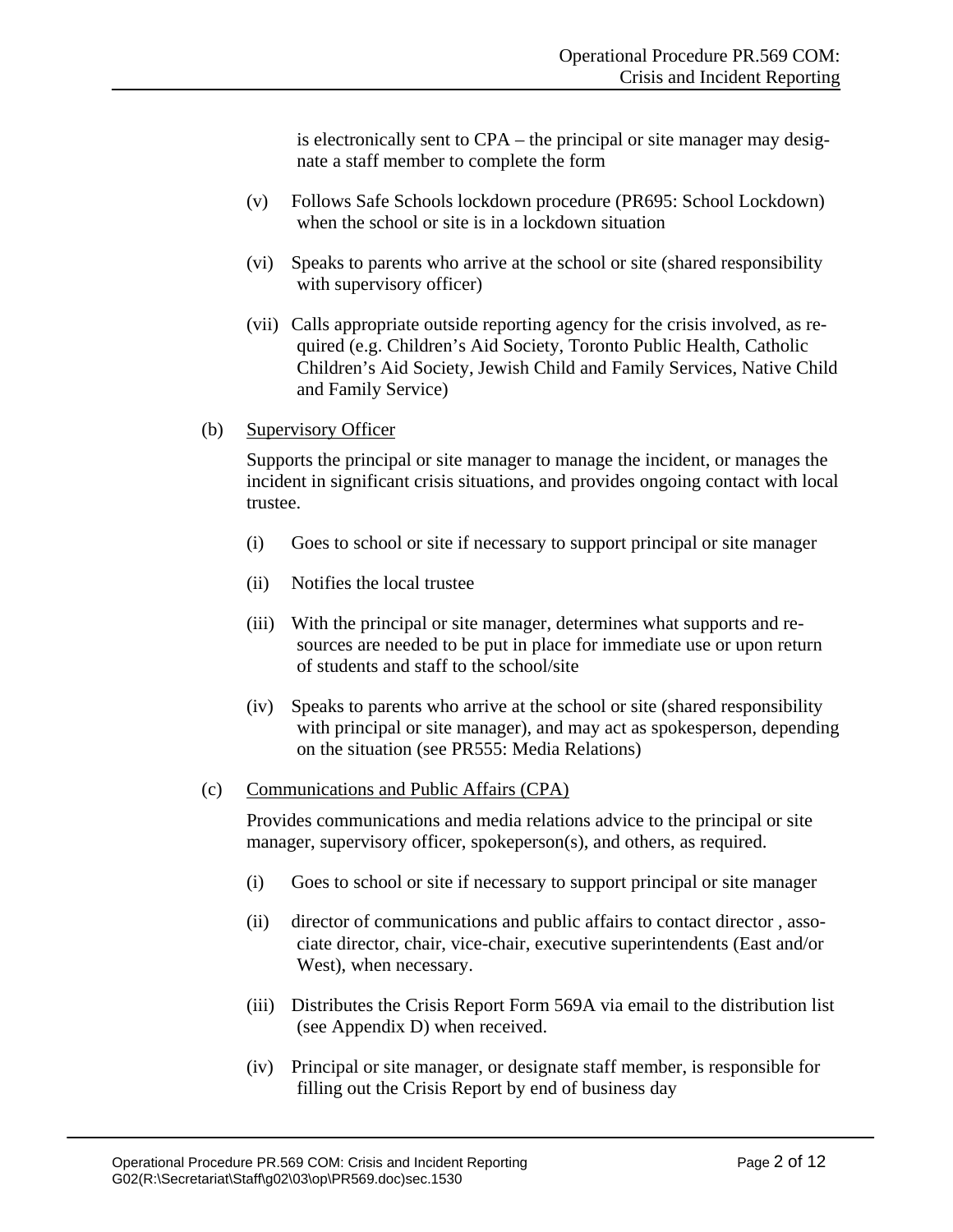- (v) Chair forwards the Crisis Report to other trustees, as appropriate
- (vi) Determines appropriate crisis communications response: provides ongoing communications and media relations advice and support; and in significant and system-wide crisis situations, provides CPA staff to be available on site to plan and work with the media, or establishes a central command post (see Appendix E: Crisis Decision Making Tree for Significant Incidents).
- (vii) Determines ongoing messages for target audiences (staff, students, parents, community, and partners/government officials), as required, and prepares key messages and staff and public information in consultation with principals, supervisory officer, Safe Schools, as required.
	- Advises school staff on the preparation of letters to parents to go home with students at end of day, if appropriate, along with other parent messaging, scripts for school staff to use on the school's answering machine or when speaking to parents, and messaging for school signage. (Translation needs to be determined by principal/supervisory officer).
	- Note: The Director's office prepares and distributes the Director's messages and system updates in consultation with CPA.
- (viii) Distributes progress updates to Internal Notification and Staff and Public Notification lists, as required:
	- Internal Notification: CPA distributes/emails notification of public messages to the Oakburn Call Centre, Director's Office, Legal, Chair/Trustees Offices, School Staff (script for school phone, web site), Main TDSB Switchboard, Communications telephone hotline (416-397-2400)
	- **Staff and Public Notification: CPA posts public messaging on** www.tdsb.on.ca, TDSBweb intranet, and Director's Blog and Tel, as required. Note: principals should post public information on the school's website (if available)
- (ix) Prepares and distributes media relations materials and provides media relations support and counsel to identified spokespersons (subject specific, i.e. Safe Schools, Social Work, superintendent, principal or Director);qqq
	- takes all media calls and books interviews, as required, depending on the crisis situation
	- creates key media messaging (along with Safe Schools, as appropriate) and reviews with supervisory officer, and distributes related media relations materials
	- public service announcement to media, if required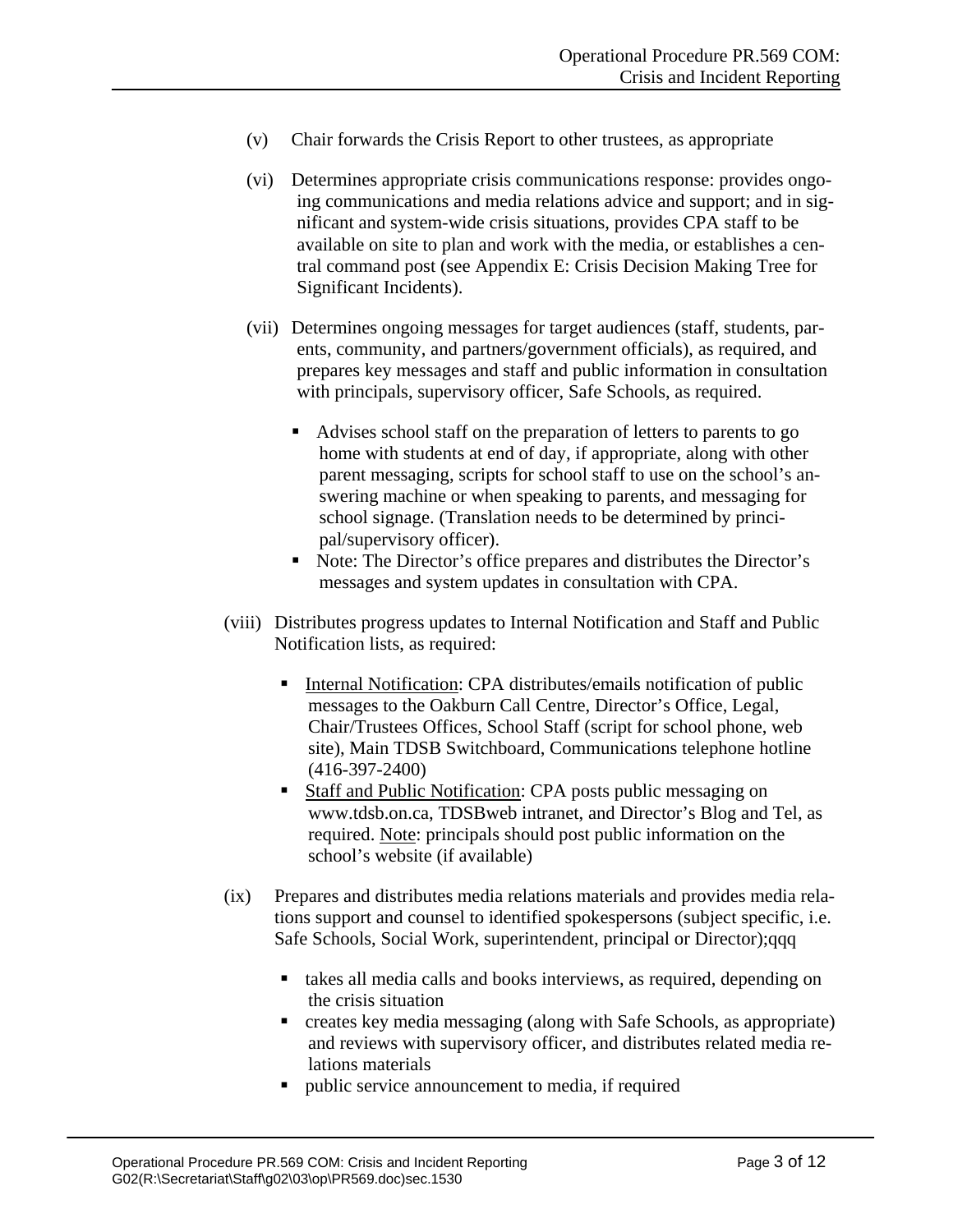- media statements, media releases and media advisories, developed in consultation with Director and/or Chair, if required
- if necessary, organizes media scrums or media conferences (determines location – on or off-site) with key spokespeople, as required/appropriate.
- working with Safe Schools, negotiates with Toronto Police Service regarding media relations materials
- (d) Safe Schools
	- (i) When called, immediately responds to the school or site
	- (ii) Provides liaison with Toronto Police Service
	- (iii) Provides support to CPA regarding messaging and critical information
	- (iv) For significant incidents, Safe Schools sends out daily wrap-up email (Section 4.3), circulated to Senior Team, trustees, CPA, as appropriate/needed.

## 4.2. After 4:30 and on weekends or holidays (see Appendix B)

(a) TDSB Oakburn Call Centre (24-Hour) 416-395-4620

Call Centre is the main point of contact 24 hours – the Call Centre contacts all necessary staff to address this incident. Calls 911 if required

- (i) Emails designated Communications Officer who then contacts key personnel
- (ii) Calls the principal
- (iii) Calls the supervisory officer
- (iv) Calls Occupational Health and Safety
- (v) Contacts Social Work and Attendance (backup Psychological Services), who assembles the Crisis Response Team if required
- (vi) Other departments and supports as needed
- (vii) Calls Safe Schools
- (viii) Calls TDSB Security
- (ix) Calls Facilities (i.e. broken window)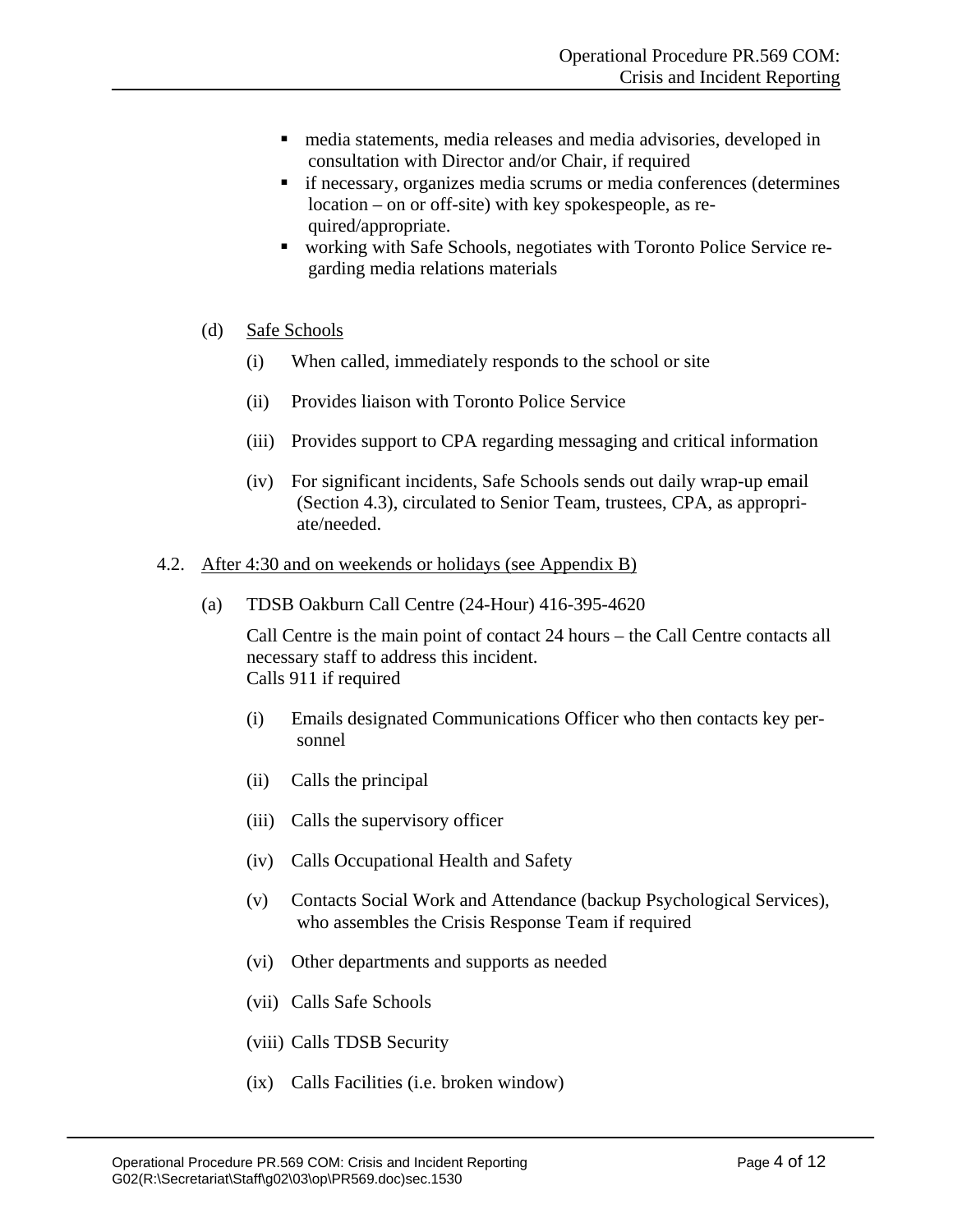(b) Following the initial notification by the Call Centre, the subsequent Procedure Section 4.1 takes precedence.

## 4.3. Crisis Situation – Next Steps

- (a) For unresolved or ongoing crisis situations
	- (i) System Response Team (Safe Schools) sends daily wrap-up email to Director, Associate Director, Chair, Vice-Chair, Executive Officers, Senior Team, trustees, supervisory officers, administrators, Business managers, CPA, as appropriate/needed.
	- (ii) At the decision of the Director or Associate Director, holds a Strategy Session for early morning the next day with key staff (including Safe Schools, CPA, appropriate Executive Officers, appropriate supervisory officers). Director's Office sends meeting notification to key staff.
	- (iii) Key staff will continue to provide counsel and support, as needed, until the crisis situation is resolved.
- (b) If there are no incidents or anticipated ramifications as a result of the crisis, no further action is required.
- (c) CPA continues to monitor and evaluate media coverage and other related media activities.

## 4.4. Urgent Messages in Emergency Situations

The TDSB Oakburn Call Centre (416-395-4620) is responsible for notifying the system, in a fan-out message delivery method.

# **5.0 APPENDICES**

Appendix A: Crisis Notification: Between 8:30 a.m. and 4:30 p.m., Monday to Friday Appendix B: Crisis Notification: After 4:30 p.m. and on Weekends and Holidays Appendix C: Guidelines for Completing a Crisis Report Form 569A Appendix D: Crisis Report Form 569A Distribution List Appendix E: Crisis Decision Making Tree for Significant Incidents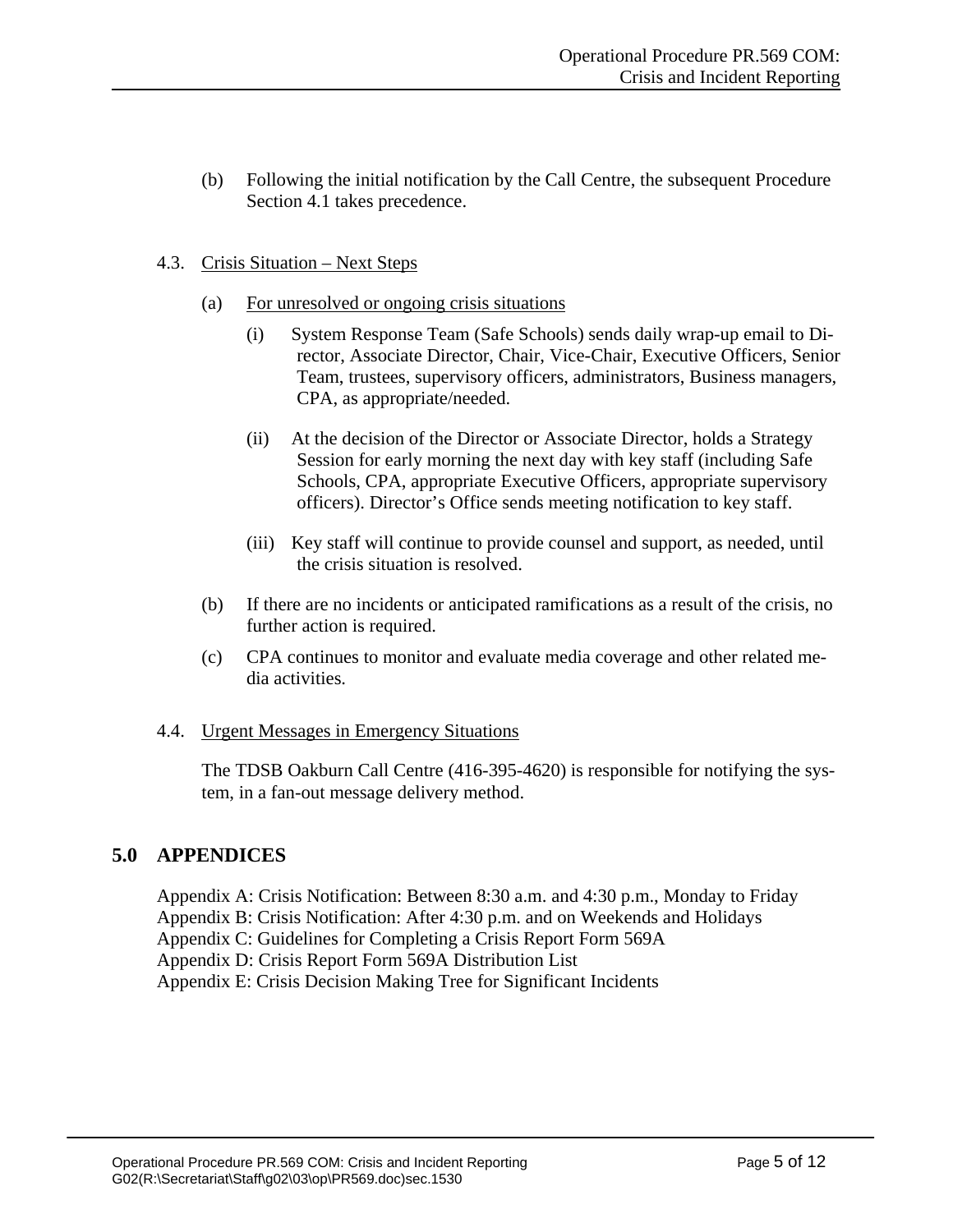# **6.0 REFERENCE DOCUMENTS**

Form PR569A: Crisis Report Form

Operational Procedures PR555: Media Relations PR695: School Lockdown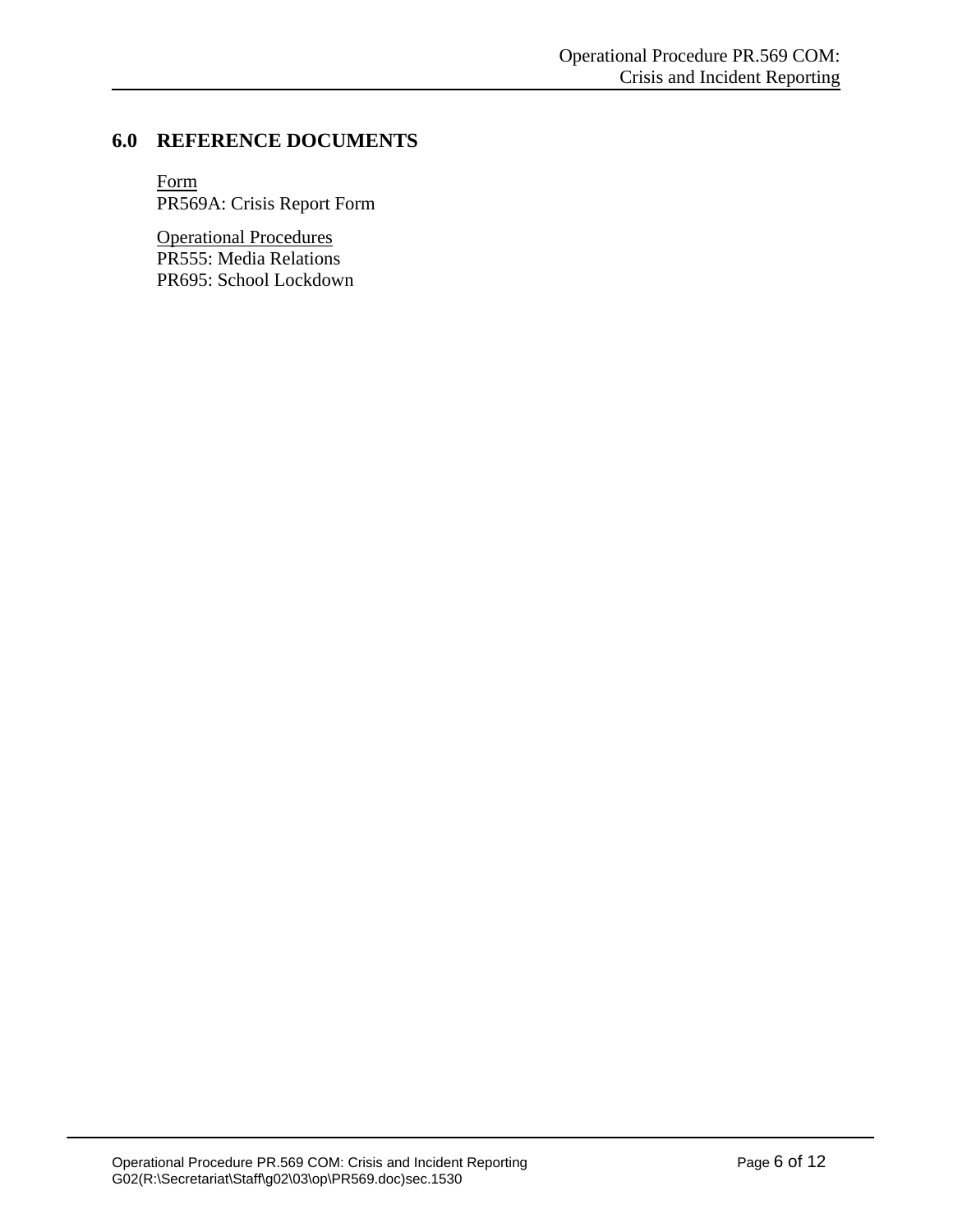Appendix A

Crisis Notification: Between 8:30 a.m. and 4:30 p.m., Monday to Friday

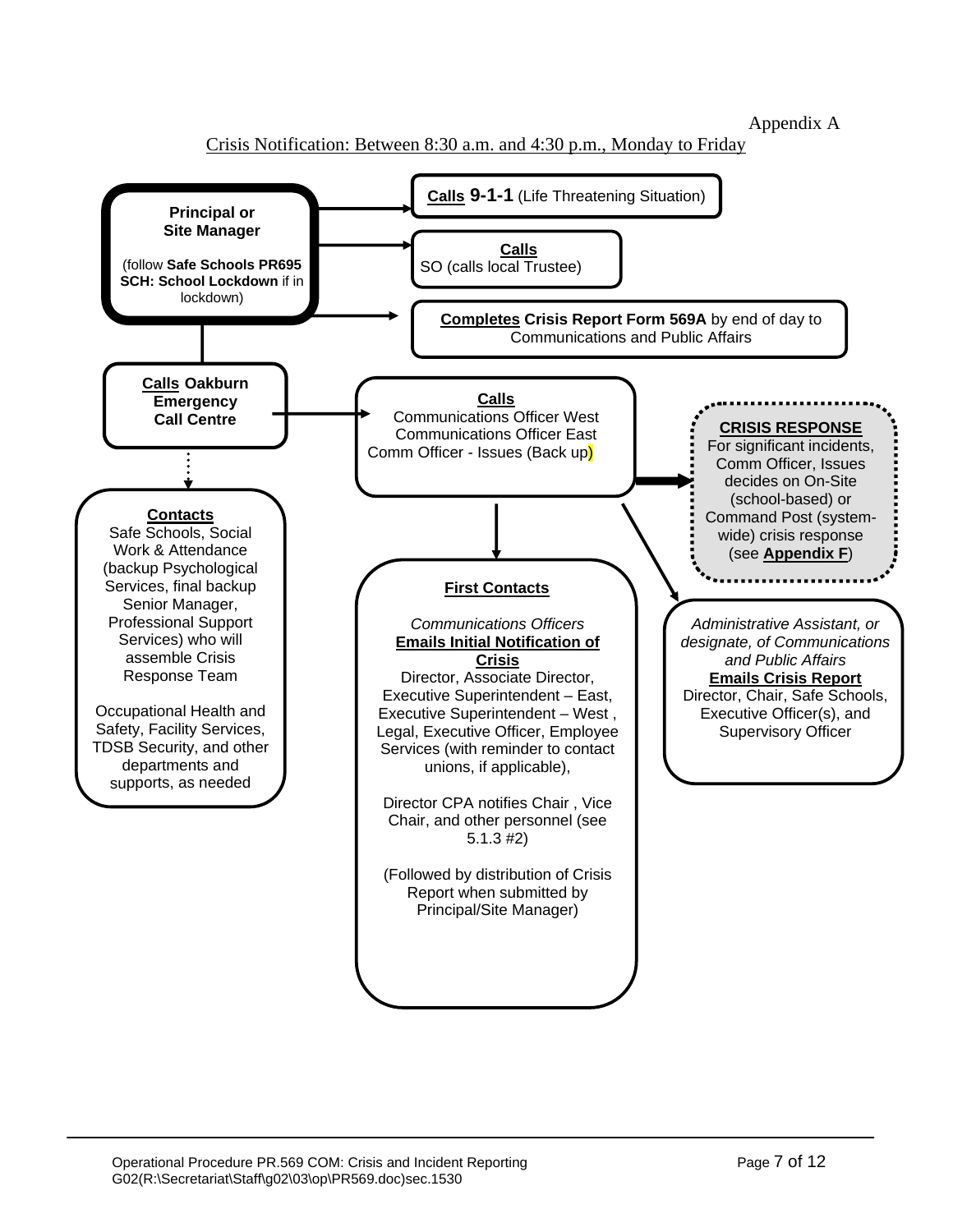## Appendix B



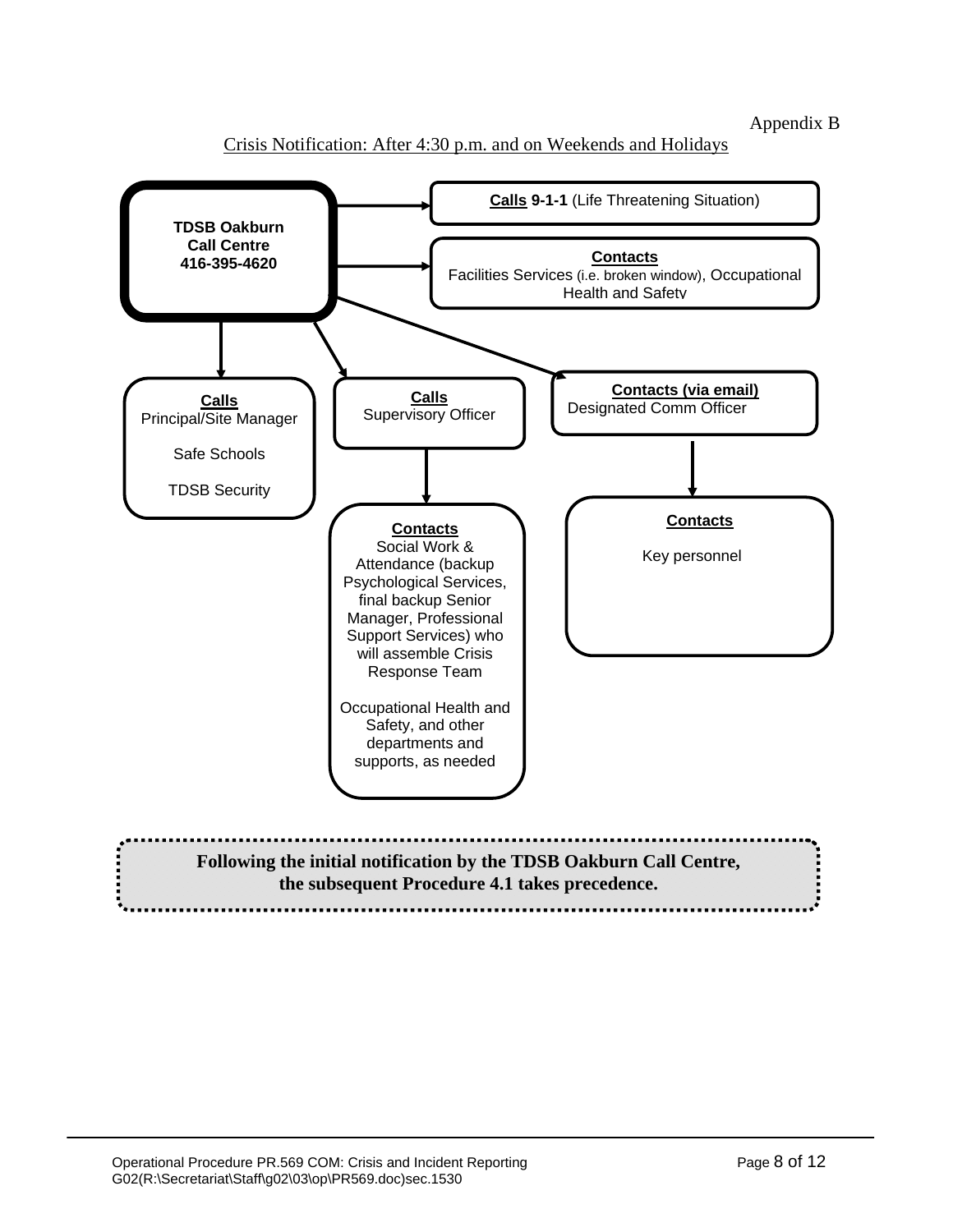## Appendix C

Guidelines for Completing a Crisis Report Form 569A revised May, 2008

# **Guidelines for completing the online Crisis Report (Form 569A)**

- Provide just the facts about the crisis. If you need to provide more in-depth details and/or updates, please call CPA
- For reasons of confidentiality, only the "grade level" is required. The "student name" and "age" sections have been removed.
- The "select school site" and "student grade" areas can now be selected using a drop-down lists.

If in doubt, and for all other inquiries and communications support during a crisis situation, contact Communications and Public Affairs (CPA).

## **When to fill out a Crisis Report**

- 1. In the event of a serious or violent incident involving serious injury, a serious accident, significant damage to the property at a school or Board facility, including:
	- Assaults, stabbings, homicides
	- Fights involving weapons or bodily harm
	- Fire
	- Community Issues, e.g. fire in the neighbourhood
	- Gas Leak
	- Serious vandalism
	- Abduction
	- Allegations of sexual assault (e.g. involving students or staff member no names to be included for privacy reasons)
	- Death of a student or staff
	- Infectious diseases
	- Vehicle accident on school property (causing damage to property or bodily injury)
- 2. When Toronto Police Service is involved , including
	- School lockdowns for safety or security
	- Bomb threats and suspicious packages
- 3. When the media are on site

## **When not to fill out a Crisis Report**

- $\rightarrow$  Report minor incidents to your superintendent of education and trustee, as appropriate
- **Minor** injuries, e.g. scrapes, nosebleeds
- Minor accidents, e.g. playground accident without injury
- Damage to the school, e.g. broken window, missing basketball net
- Minor accident near the school, e.g. traffic accident
- Trespassers with no incidents with staff and students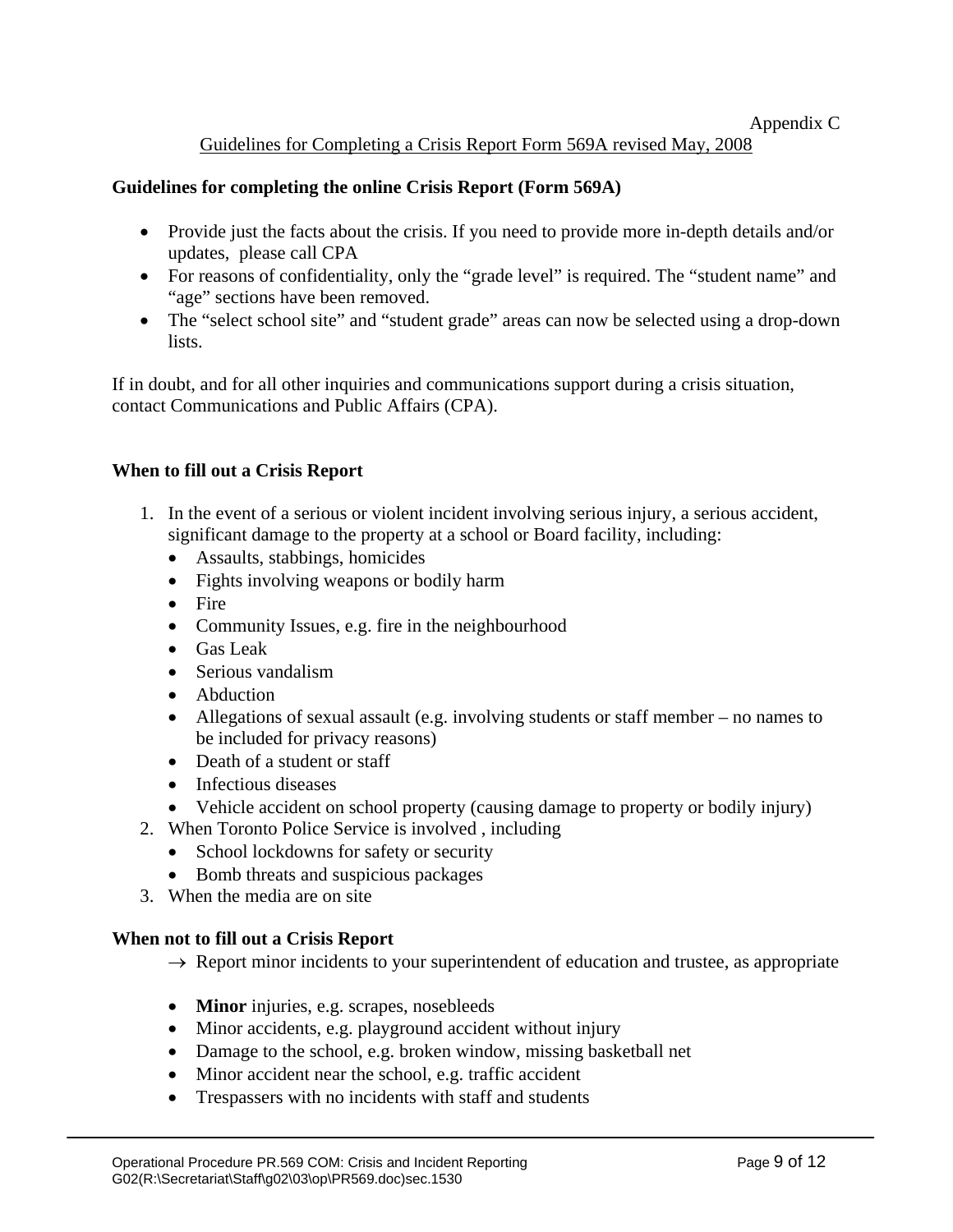- Community safety alerts
- Practice lockdown, evacuation or fire drills.

**Check the Principals' Site** on TDSBweb for further information and support materials, including those incidents not requiring a Crisis Report to be filled out

- Crisis/Issues Management
- Communications Tools, Templates, Letters and Parent Handouts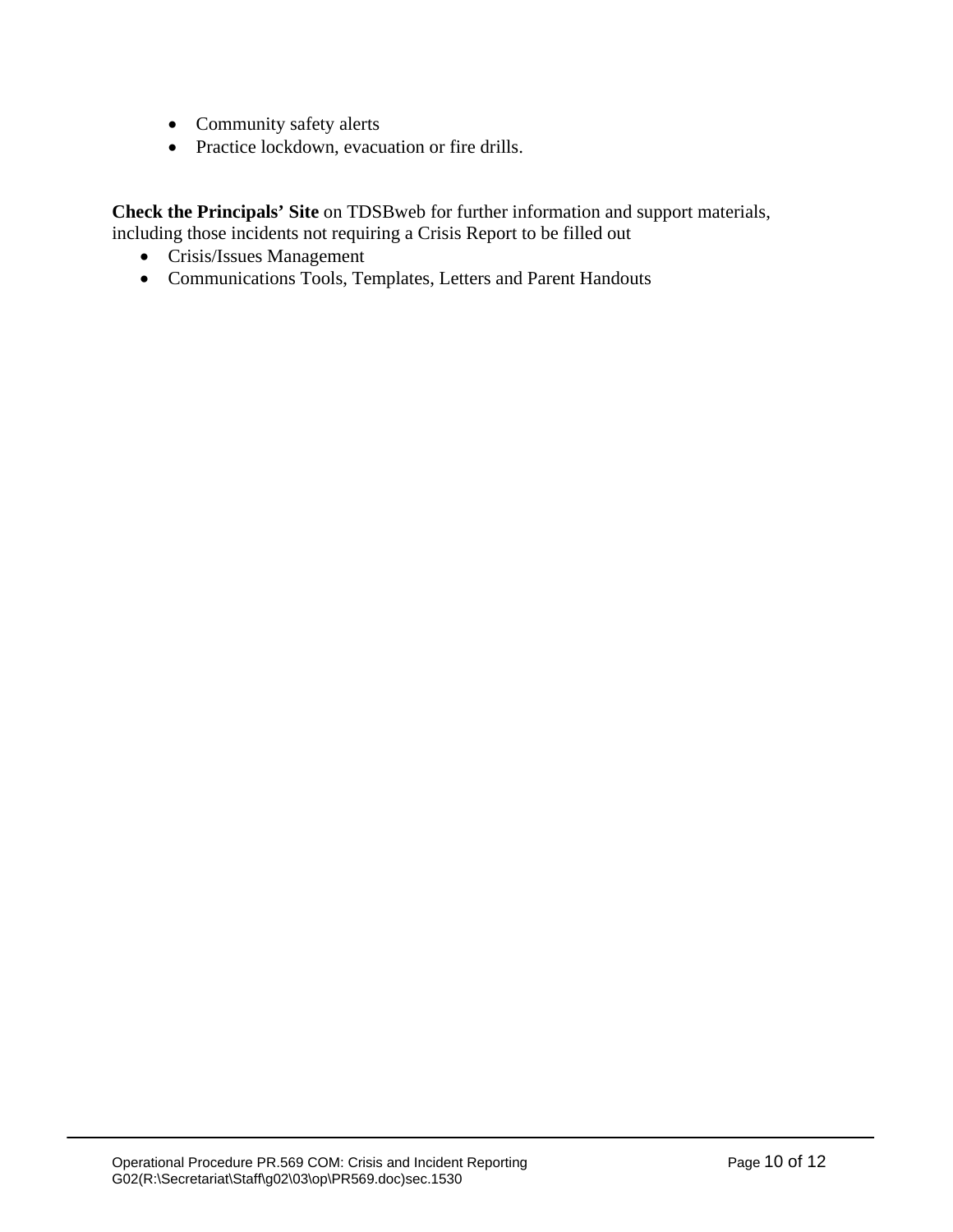# Crisis Report Form 569A Distribution List

# **Email:**

- Associate director
- Associate Director's Office
- Chair of the Board
- Chair's Office
- Communications and Public Affairs
- Counsel, In-House
- Director of Education
- Director's Office
- Executive officer, Employee Services
- Executive superintendent, East
- Executive superintendent, West
- Group leaders, Security Patrol
- Occupational Health and Safety, manager
- Risk Management, manager
- Safe Schools administrators
- Safe Schools administrator, Leadership and Training
- Safe Schools advisors
- Safe Schools Central coordinating principals
- Safe Schools' Office
- Safe Schools System Response administrator
- Professional Support Services, senior manager
- System superintendent, Alternative Programs and Safe Schools
- System superintendent's Office, Alternative Programs and Safe Schools
- Oakburn Call Centre, team leader
- Oakburn Call Centre, Security, Electronics, central services coordinator
- Toronto School Administrators' Association

# **Carbon Copy (cc:) on Email:**

- Local/affected principal
- local trustee
- local supervisory officer
- local trustee's and superintendent's administrative liaison
- Crisis Response Team by Quadrant (chief of social work and attendance services and chiefs of psychological services)